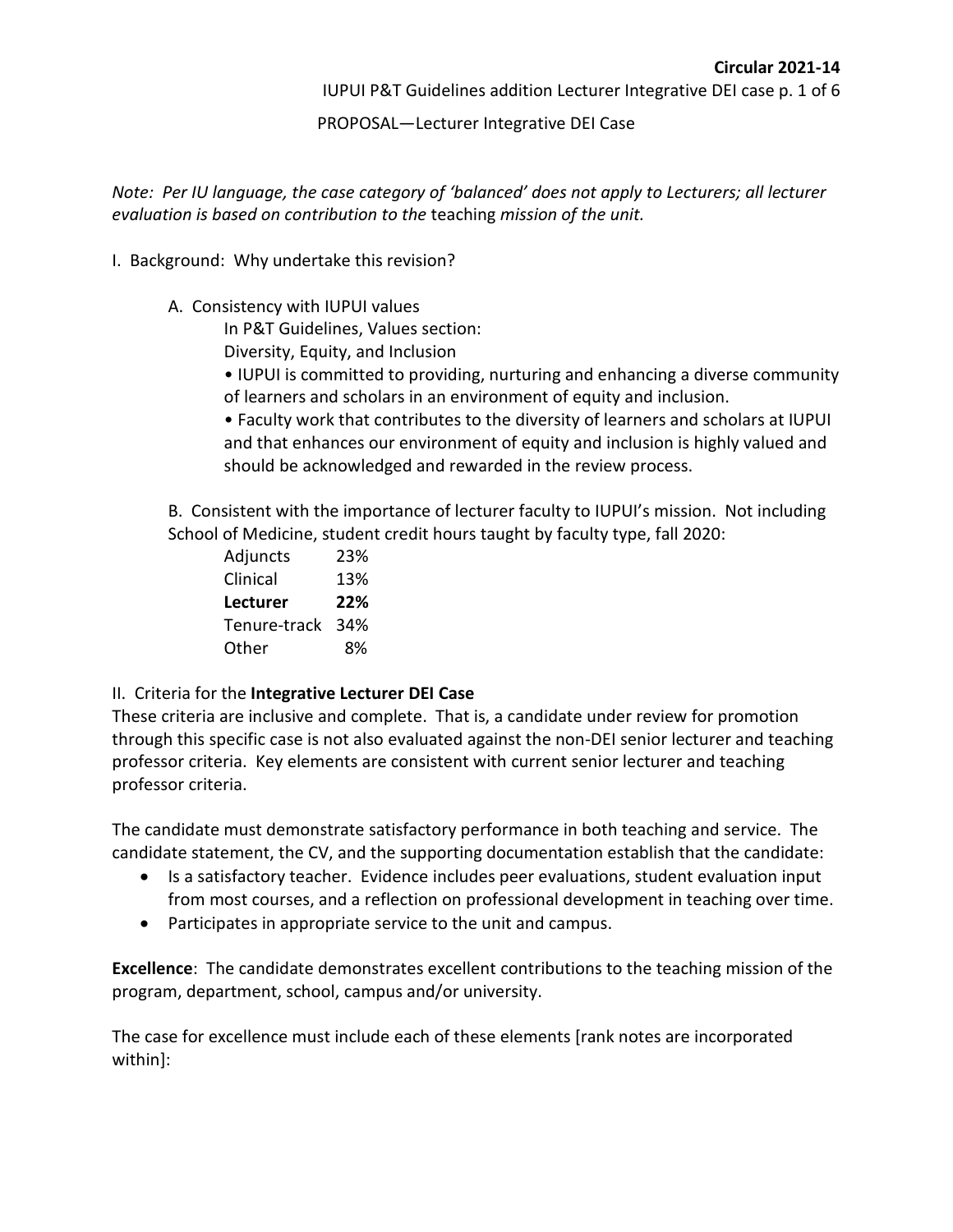**Circular 2021-14**

| IUPUI P&T Guidelines addition Lecturer Integrative DEI case p. 2 of 6 |  |
|-----------------------------------------------------------------------|--|
|-----------------------------------------------------------------------|--|

| Diversity, Equity, and<br><b>Inclusion</b><br><b>Integrated Activity</b>            | The candidate articulates a philosophy <sup>1</sup> of diversity, equity and<br>inclusion, including as appropriate defining the exact nature of<br>the population/s targeted <sup>2</sup> . This philosophy is a part of, or in<br>addition to, or encompasses, the candidate's teaching<br>philosophy, which is also required.<br>The candidate has interrelated activities and accomplishments                                                                                                                                                                                                                                         |
|-------------------------------------------------------------------------------------|-------------------------------------------------------------------------------------------------------------------------------------------------------------------------------------------------------------------------------------------------------------------------------------------------------------------------------------------------------------------------------------------------------------------------------------------------------------------------------------------------------------------------------------------------------------------------------------------------------------------------------------------|
| Also see below                                                                      | as an IUPUI faculty member in teaching and service which                                                                                                                                                                                                                                                                                                                                                                                                                                                                                                                                                                                  |
|                                                                                     | demonstrably support and advance the teaching mission with                                                                                                                                                                                                                                                                                                                                                                                                                                                                                                                                                                                |
|                                                                                     | respect to diversity, equity and inclusion.                                                                                                                                                                                                                                                                                                                                                                                                                                                                                                                                                                                               |
| Independence, Innovation<br>and Initiative<br>Peer-reviewed<br><b>Dissemination</b> | The candidate articulates their personal role as an essential<br>and generative actor within diversity initiatives.<br>Interdependence and teamwork are valued as well as<br>contributions to group achievements; the candidate needs to<br>describe their own roles and responsibilities.<br>For senior lecturers, a leadership role is expected.<br>$\bullet$<br>For teaching professor candidates, leadership would<br>$\bullet$<br>result in some relevant peer-reviewed dissemination <sup>3</sup> .<br>For senior lecturers, external dissemination is not<br>$\bullet$<br>required.<br>For teaching professors, some peer-reviewed |
|                                                                                     | dissemination is expected.                                                                                                                                                                                                                                                                                                                                                                                                                                                                                                                                                                                                                |
| <b>Local Impact</b>                                                                 | Effective evaluation of diversity, equity and inclusion initiatives<br>should demonstrate distinct outcomes. Tying to unit<br>(program, department, school, campus, or university) missions<br>strengthens the importance of the impact.                                                                                                                                                                                                                                                                                                                                                                                                  |
| <b>Future Plans</b>                                                                 | Increasing development over time. A candidate's statement<br>should describe plans for the future.<br>For teaching professor, sustained excellence over time<br>is expected.                                                                                                                                                                                                                                                                                                                                                                                                                                                              |

#### **Integration**:

<span id="page-1-0"></span> $1$  Lecturer faculty currently are required to present a teaching philosophy. This wording allows the teaching philosophy and DEI philosophy to be presented more or less coordinated, as the candidate sees fit.

<span id="page-1-1"></span><sup>&</sup>lt;sup>2</sup> Populations that benefit from attention to inclusion and equity will differ according to context, and the candidate should make clear their reasons for focus. For example, rural White populations are *politically* over-represented, but *medically* under-served.<br><sup>3</sup> In current IUPUI campus-level criteria, senior lecturers do not need peer reviewed dissemination, but teaching

<span id="page-1-2"></span>professors do. For clinical faculty, dissemination is required at both the associate and full rank. "Relevant" indicates work that supports the teaching mission of the unit. It can include scholarship of teaching and learning, scholarly activities that involve students (contributing to their learning) or disciplinary/professional scholarship that is related to their teaching responsibilities.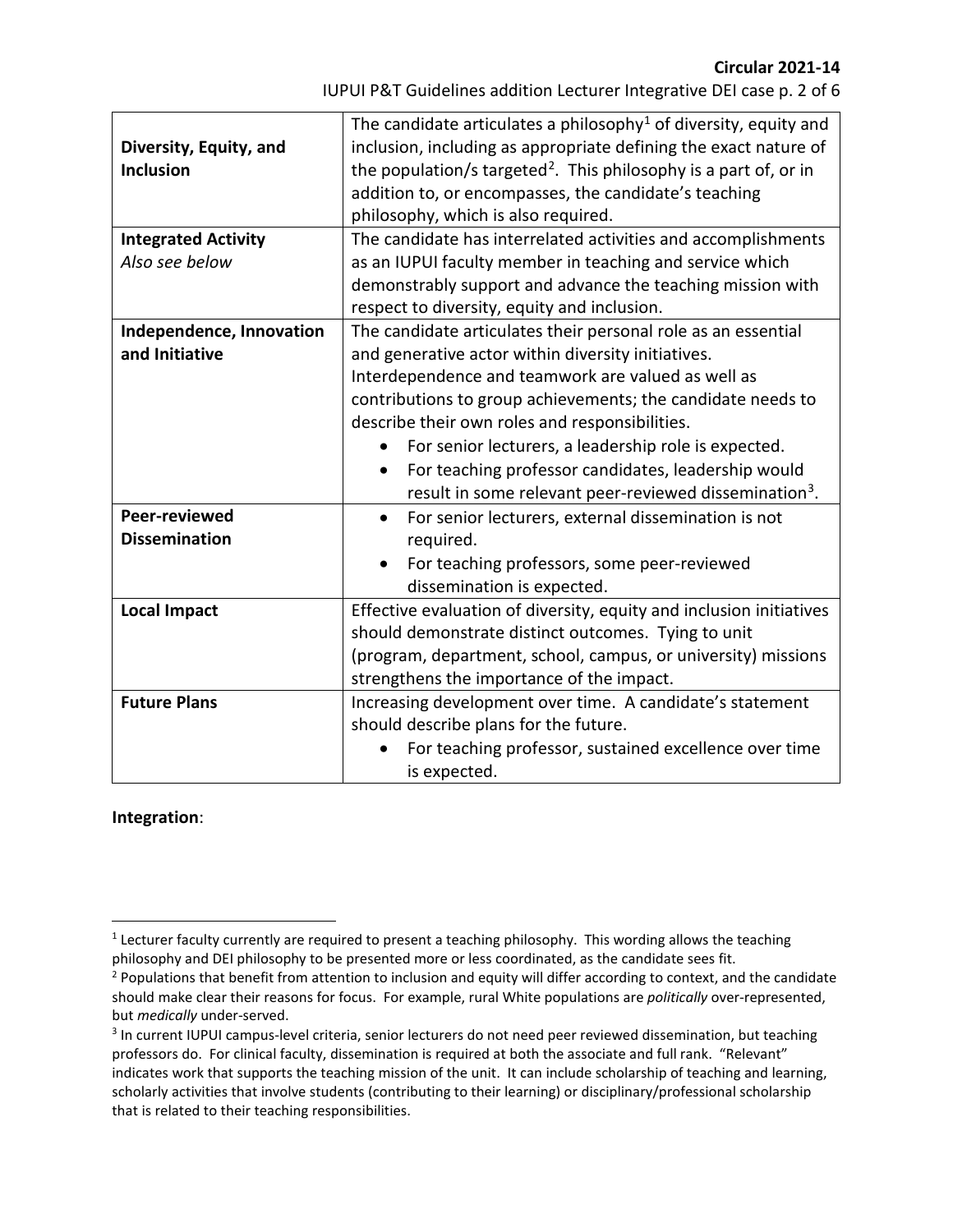- The candidate may discuss their activities and accomplishments without reliance on the categories of 'teaching' and 'service, $4$ ' but as parts of the whole.
- Signature activities should advance DEI at IUPUI, but need not be classified or be based within traditional teaching categories, thus *any* of these would be acceptable and the list is not exhaustive:
	- $\circ$  Inclusive classroom practices. For senior lecturer, not only work on making one's own courses inclusive, but some other leadership role is expected, such as building inclusivity into course design (for multi-section course directors) or adjunct preparation (for program directors/those who recruit and supervise adjuncts.)
	- o Recruitment of and support for the educational path of diverse students, for example from high school to IUPUI, from Ivy Tech to IUPUI, from IUPUI undergraduate to graduate level study.
	- o Advising and mentoring for student success at IUPUI.
	- $\circ$  Coordinated with one's own department<sup>5</sup>, work with pre-college students that supports the educational pursuits of diverse students, e.g. work with science fairs, with college prep, Upward Bound, etc.
	- o Design of study-abroad programs / internationalization of curricula that enhance cultural literacy.
	- o Scholarship that supports the teaching mission<sup>[6](#page-2-2)</sup> is acceptable.
- A candidate for promotion in the Integrative DEI case would be expected to go well beyond the inclusive practices expected of all successful IUPUI faculty.

Dec. 2020: DEI subcommittee on metrics (activities) [examples](https://facultycouncil.iupui.edu/Committees/Subcommittee-on-DEI-Work-Metrics) (for all faculty types).

# **III. Documentation of Activities in the Dossier**

The basic format for constructing the dossier to reflect the integrative lecturer case is listed below:

# 1. Candidate Statement

<span id="page-2-0"></span><sup>4</sup> Several lecturers have expressed frustration that they cannot present cases for excellence on 'service.' This wording remains within IU policy but allows more flexibility while encouraging candidates and reviewers to consider a wider range of activities as supporting 'the teaching mission' of the university than just classroom performance.

<span id="page-2-1"></span><sup>5</sup> This is added for the idea that an IUPUI promotion is based on work that is understood to be part of one's 'job' at IUPUI. So, for example, if someone volunteers at their children's private school, on their own time and without coordination with IUPUI, that work would not 'count' for promotion. If one represents IUPUI as a judge at a local science fair, that would 'count.'

<span id="page-2-2"></span> $6$  Per IU policy, lecturers may not be assigned or assessed on 'research.' Scholarship can be broadly conceived not limited to scholarship of teaching and learning—and tied to support of teaching. For example, taking a group of student researchers through a scientific project from start to publication would qualify as scholarship in support of their learning.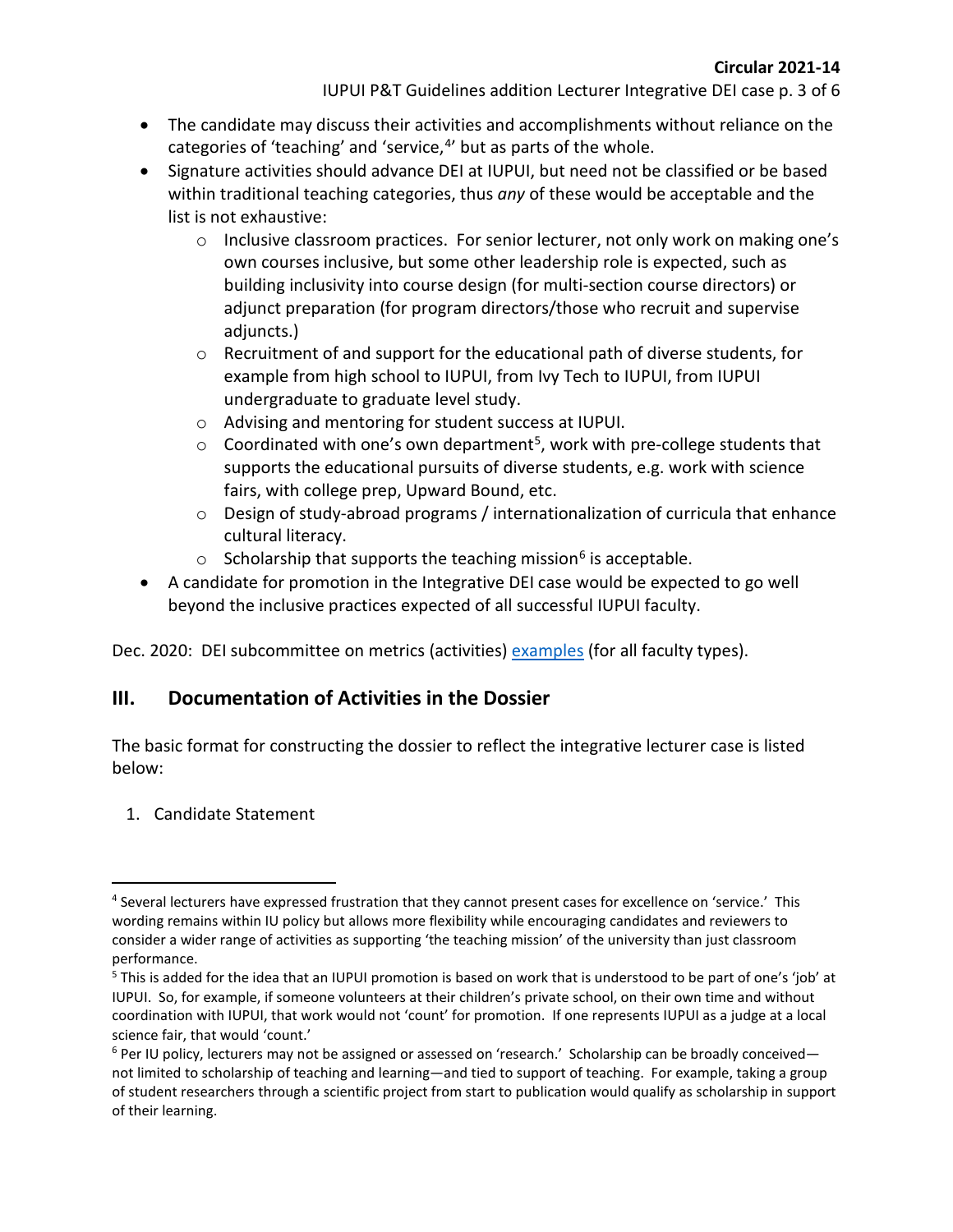IUPUI P&T Guidelines addition Lecturer Integrative DEI case p. 4 of 6

- Presents a philosophy of diversity, equity, and inclusion as well as a teaching philosophy that are reflected in activities and achievements.
- Articulates how the candidate's activities and achievements are interrelated; shows that the candidate's work is intentional and coherent.
- Ties work to the unit, campus, or university mission and to the lecturer's specific responsibilities.
- Highlights key accomplishments in DEI work.
- Establishes both independence and initiative—articulates the candidate's own role in multi-person endeavors and shows where the candidate fits in initial conception, execution, and/or expansion.

Not every item on a candidate's CV would be expected to be tied to the DEI /integrative case. In the candidate's statement, the candidate should identify key accomplishments and endeavors that highlight the candidate's value to the university in respect to DEI work.

**School criteria,** mission statements, and strategic plans are expected to provide guidance on how excellence can be determined within the context of each program.

**Dossier evidence:** *Material in the dossier's main sections exists to provide details, context, and confirmation of assertions in the candidate's statement.* 

## **The dossier provides substantiation of the statements in the candidate statement, including the following:**

- Description of teaching and service (including administrative) load and responsibilities throughout the time in rank.
- Discussion of teaching Reflection on the following sources of evidence to demonstrate continual growth:
	- $-$  Peer evaluations
	- Student evaluations; for mentoring or other non-course teaching, the chair or program director should arrange for anonymous feedback
	- Evidence of student learning
	- Professional development activities related to teaching
- For teaching professors: Contributions of peer-reviewed dissemination.
	- Discussion of 3-5 key publications, presentations, creative works, etc.
	- Attestation of individual role in multi-author works (with confirmation from co-PIs, co-authors, etc.)
	- "Peer" can consist of academic peers (such as in traditional journals) or professional peers (such as in conferences for professionals).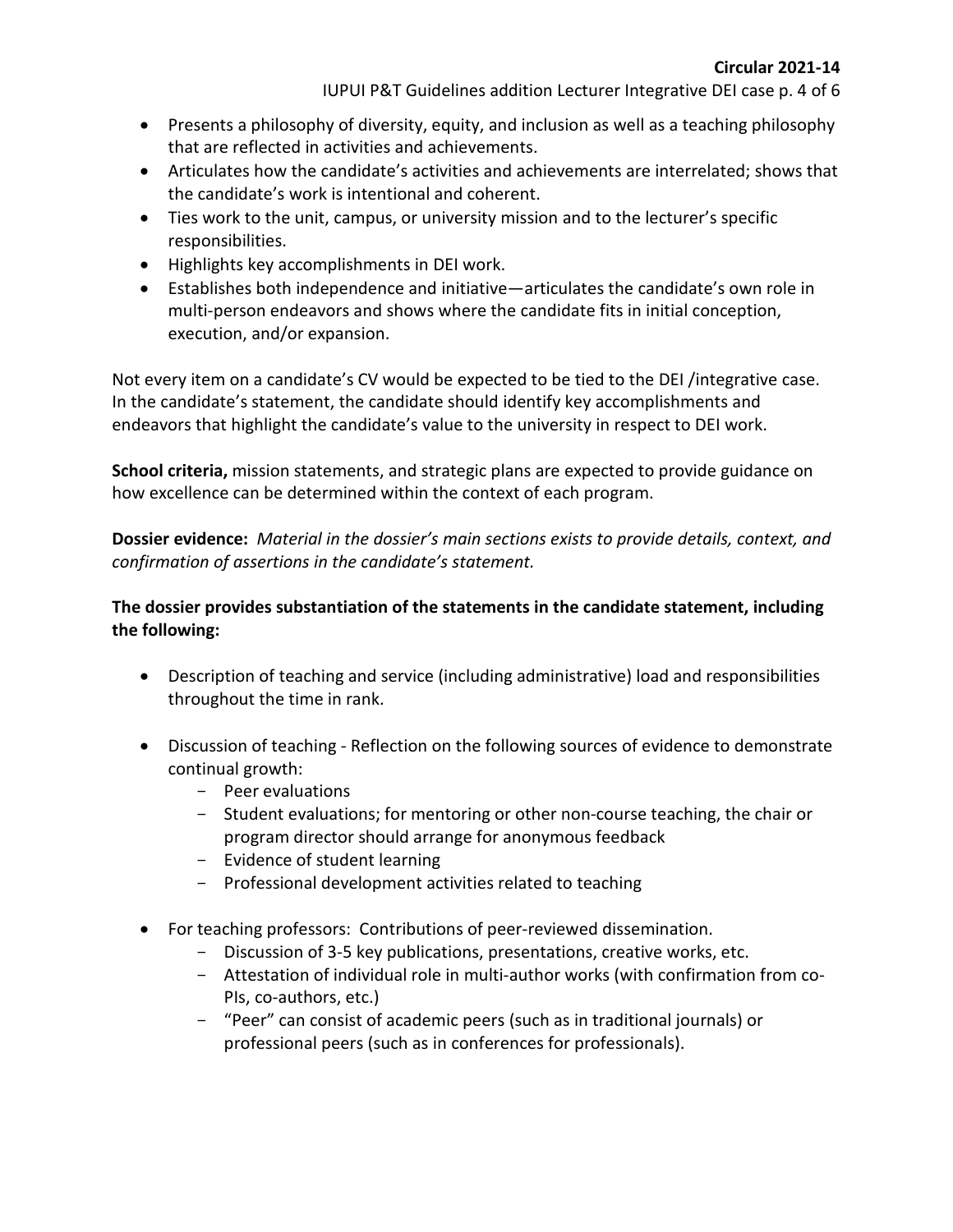- Evidence supporting local impact (in department, school, campus, university, region, or community)
	- Description of relevant unit specific initiatives, strategic goals, or mission statements.
	- Summary of available contextual quantitative metrics
	- Evaluation of quality and impact, e.g. input from collaborators, recipients; program/outcomes evaluation.

Overall, readers should be able to see evidence of teaching and service, and evidence supporting a case for excellence.

**Curriculum Vitae:** The integrative CV has the following format.

- Administrative roles are listed
- All grants and fellowships are combined in one section
- All awards are combined in one section
- All publications and presentations are combined; publications and presentations may be sub-divided according to disciplinary or professional norms; clearly indicate which are peer-reviewed.
- Candidates use a hashtag symbol (**#**) to indicate diversity-centered items.

The following sections must be included:

Education Appointments [IU, autoloaded] Administrative roles [at IUPUI, if not already auto-loaded] Past appointments Licensure, Certification, Specialty Board Status Professional Organization Memberships Professional Development [Librarian Performance] Teaching Assignments [Auto-loaded] Mentoring Other teaching [includes curriculum development] Grants [Auto-loaded for IU, added if not] Awards Service activities [roles]. Presentations and Publications [dissemination] [NOT divided by area] Refereed - *Chronologically ordered and by format (e.g., articles vs. books)* Non-refereed - *Chronologically ordered and by format*

For promotion to teaching professor, all items *in rank* should be noted.